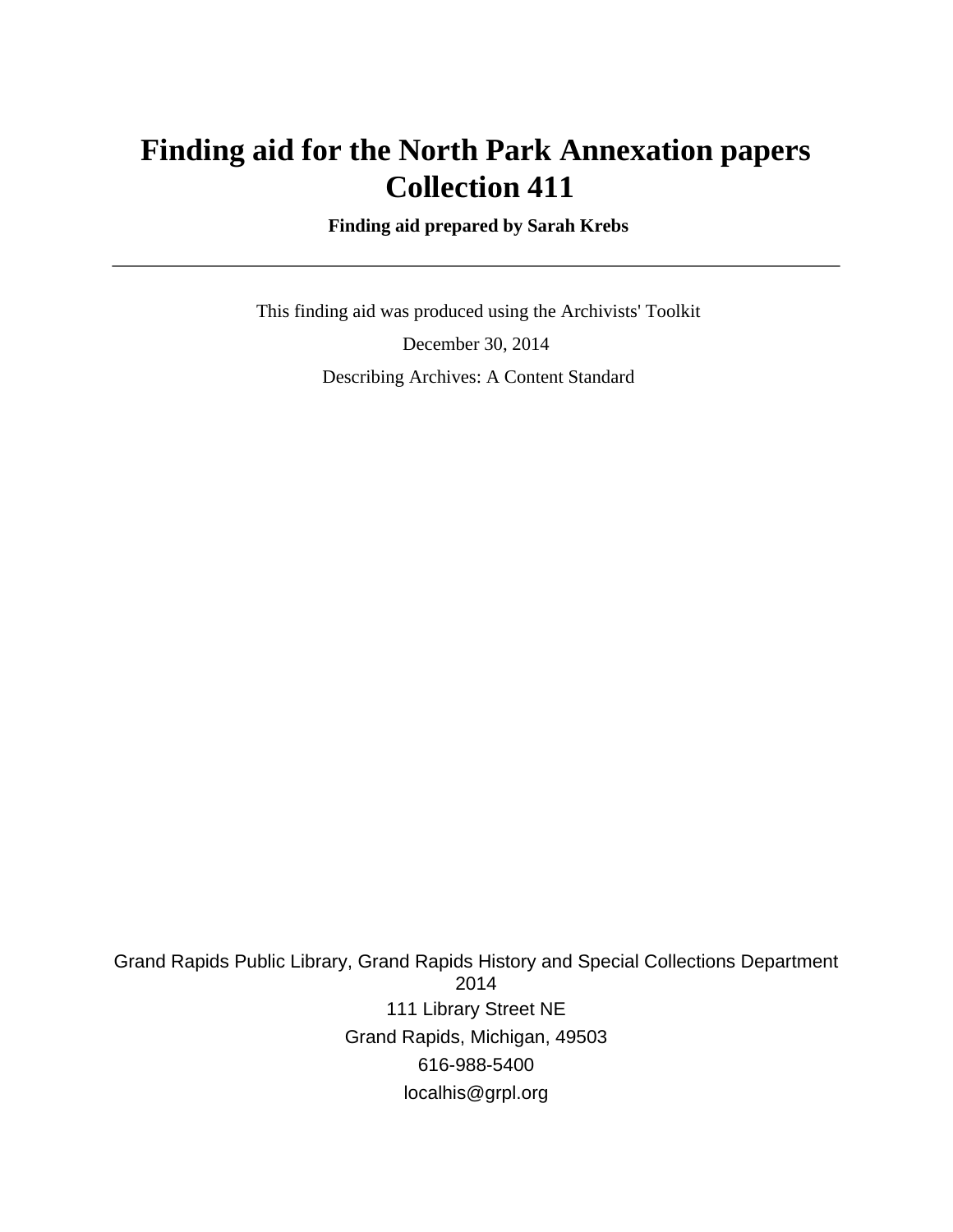# **Table of Contents**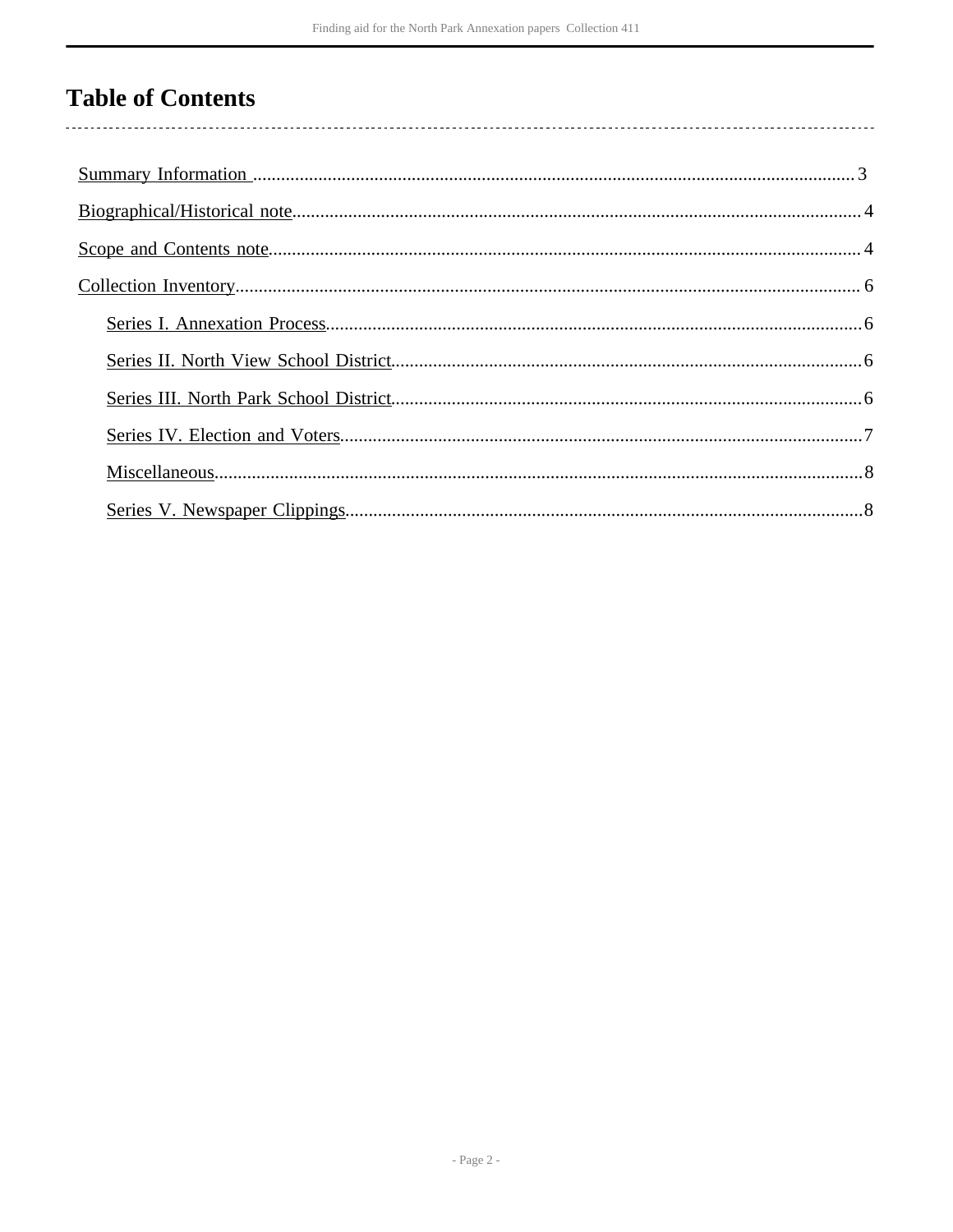# <span id="page-2-0"></span>**Summary Information**

| <b>Repository</b> | Grand Rapids Public Library, Grand Rapids History and Special<br><b>Collections Department</b>                                                                                                                                                                                                                                                                                                                                                                                                                                                                                           |
|-------------------|------------------------------------------------------------------------------------------------------------------------------------------------------------------------------------------------------------------------------------------------------------------------------------------------------------------------------------------------------------------------------------------------------------------------------------------------------------------------------------------------------------------------------------------------------------------------------------------|
| <b>Title</b>      | <b>North Park Annexation Papers</b>                                                                                                                                                                                                                                                                                                                                                                                                                                                                                                                                                      |
| <b>Date</b>       | 1960                                                                                                                                                                                                                                                                                                                                                                                                                                                                                                                                                                                     |
| <b>Extent</b>     | 0.5 Linear feet                                                                                                                                                                                                                                                                                                                                                                                                                                                                                                                                                                          |
| Language          | English                                                                                                                                                                                                                                                                                                                                                                                                                                                                                                                                                                                  |
| <b>Abstract</b>   | The North Park School District was established in 1860 and would last<br>until it was annexed to the city of Grand Rapids in 1960. Grand Rapids<br>attempted to annex North Park two different times in 1956 and 1958,<br>both times the residents of North Park voted against annexation. Then<br>in February, 1960 North Park voted to consolidate with the North View<br>School District. Another election was held on August 2nd, 1960, and<br>North Park officially left the North View School District and joined the<br>city of Grand Rapids on September 17th, 1960 as a result. |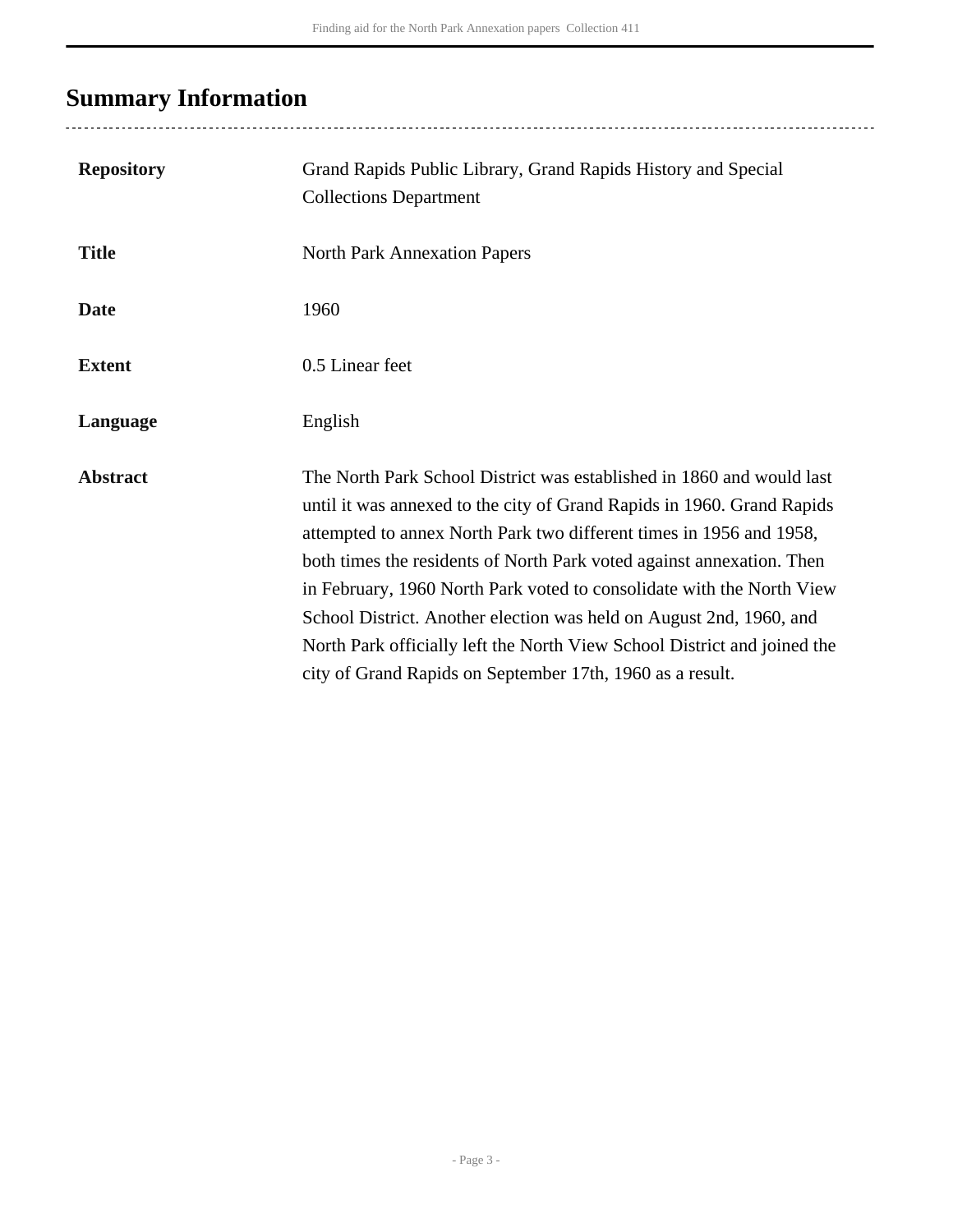## <span id="page-3-0"></span>**Biographical/Historical note**

North Park was established in 1860 when a quarter acre was purchased by Daniel C. Lamberton for twenty-dollars. The boundaries of North Park span from the Grand River to the West, 4 Mile Rd. to the North, 3 Mile Rd. to the South and as far as one-half mile East of Lamberton Lake. The first North Park schoolhouse was purchased in 1862 and lasted until 1908 when a new school building was built in 1909.

Grand Rapids attempted to annex North Park two different times before it was voted through in 1960. The first was in 1956 and the next was in 1958, both voted against annexation for the same reasons; the issue of taxes. That same issue was at hand during the 1960 elections. The people who were supportive of the annexation to Grand Rapids argued that it would be financially better for North Park residents to be annexed by Grand Rapids instead of consolidating with North View High School in order to be taken out of the school debt of the North View school bond picture. North Park officially joined the city of Grand Rapids on September 17th, 1960 after North Park residents voted favorably August 2nd.

### <span id="page-3-1"></span>**Scope and Contents note**

The North Park Annexation Collection is broken up into five series, which are based on subject matter.

Series I: Annexation Process includes two files consisting of information on previous school district taxes and an Annexation Committee letter from a different school district as a reference to annexation. Series II: North View School District consists of documents related to the North View and North Park School Districts pro-consolidation arguments and Series III: North Park School District is a collection of documents in relation to the pro-annexation arguments of the 1960 election. Series IV: Election and voters consists of different documents on the election as a whole, such as an instruction manual, a list of the challengers, and precinct boundaries. This series also contains various documentation on the election voters and records of their tax information. The last series, Series V: Newspaper Clippings contains a variation of news clippings dating from March to September of 1960. There is a miscellaneous file containing an anniversary card.

### **Administrative Information**

**Publication Information**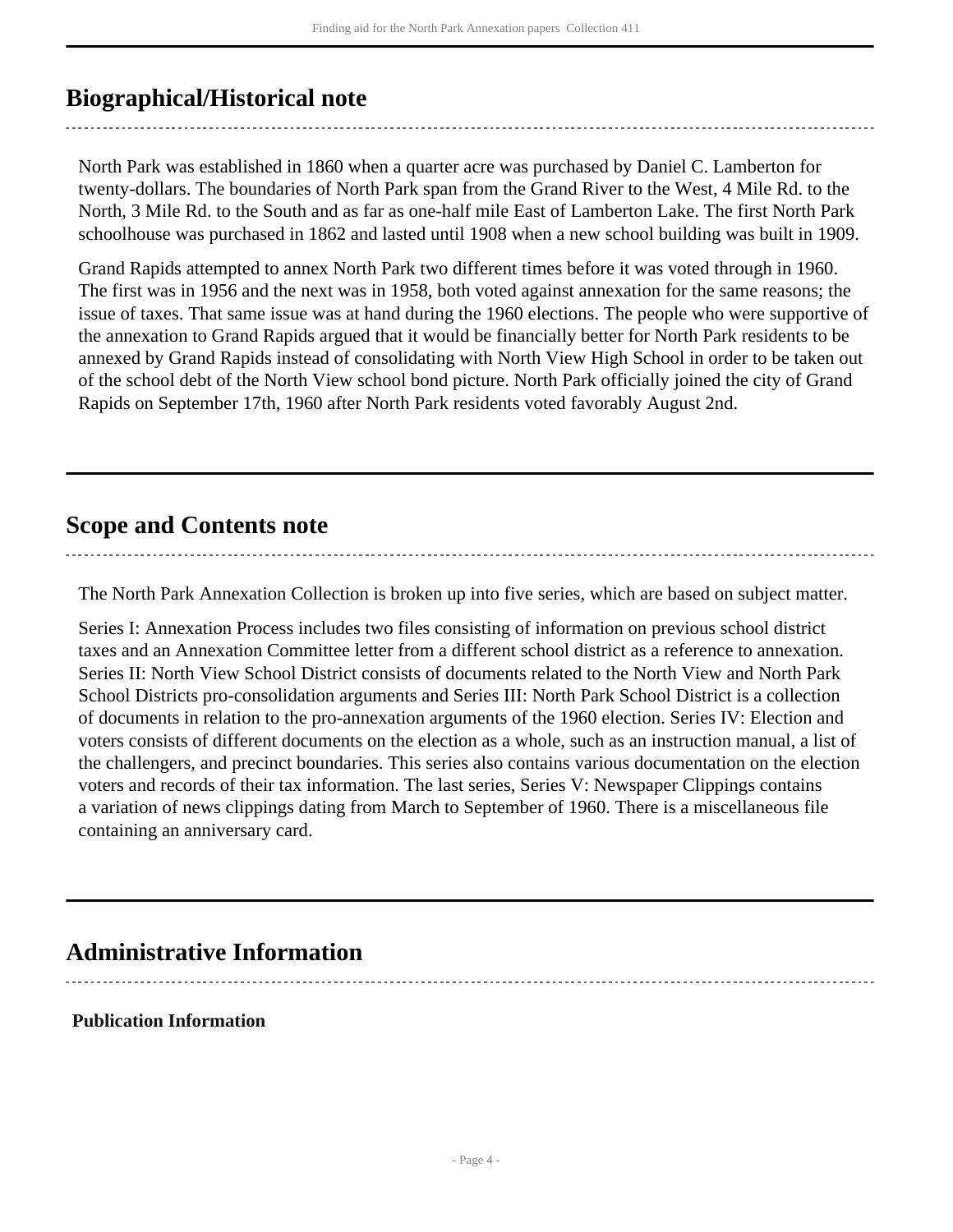Grand Rapids Public Library, Grand Rapids History and Special Collections Department 2014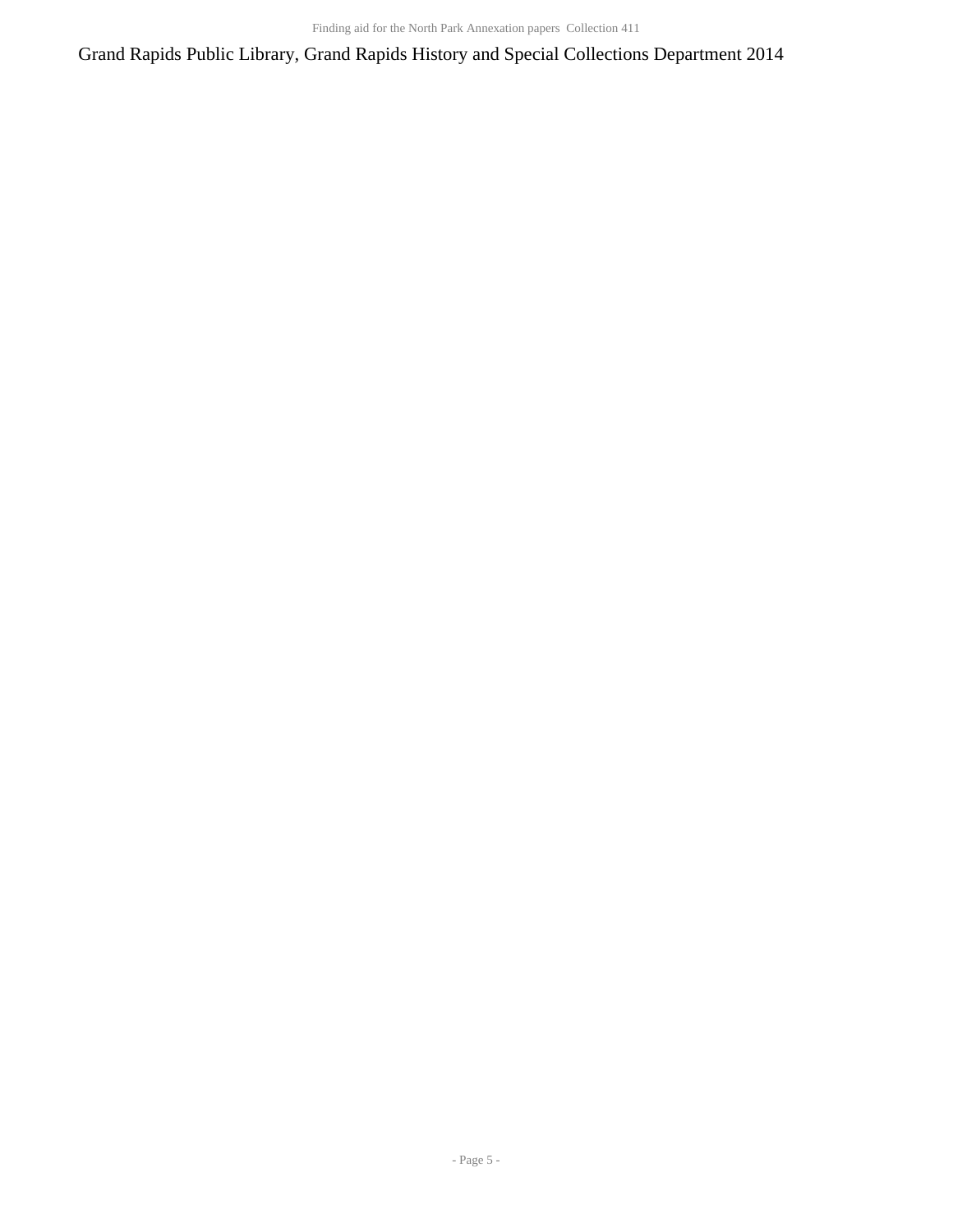## <span id="page-5-0"></span>**Collection Inventory**

<span id="page-5-1"></span>**Series I. Annexation Process** 

|                                          | Box | <b>Folder</b> |
|------------------------------------------|-----|---------------|
| School District Taxes, 1959              |     |               |
| Michigan Oak Annexation Committee Letter |     |               |

#### <span id="page-5-2"></span>**Series II. North View School District**

|                                             | <b>Box</b> | <b>Folder</b> |
|---------------------------------------------|------------|---------------|
| North View School District Proposals        |            | 3             |
| North View Consolidated School Board        |            | 4             |
| <b>School District Consolidation Report</b> |            | 5             |
| North Park School District Letter/Report    |            | $\mathfrak b$ |

### <span id="page-5-3"></span>**Series III. North Park School District**

|                         | <b>Box</b> | <b>Folder</b> |
|-------------------------|------------|---------------|
| Benjamin Buikema Letter |            | −             |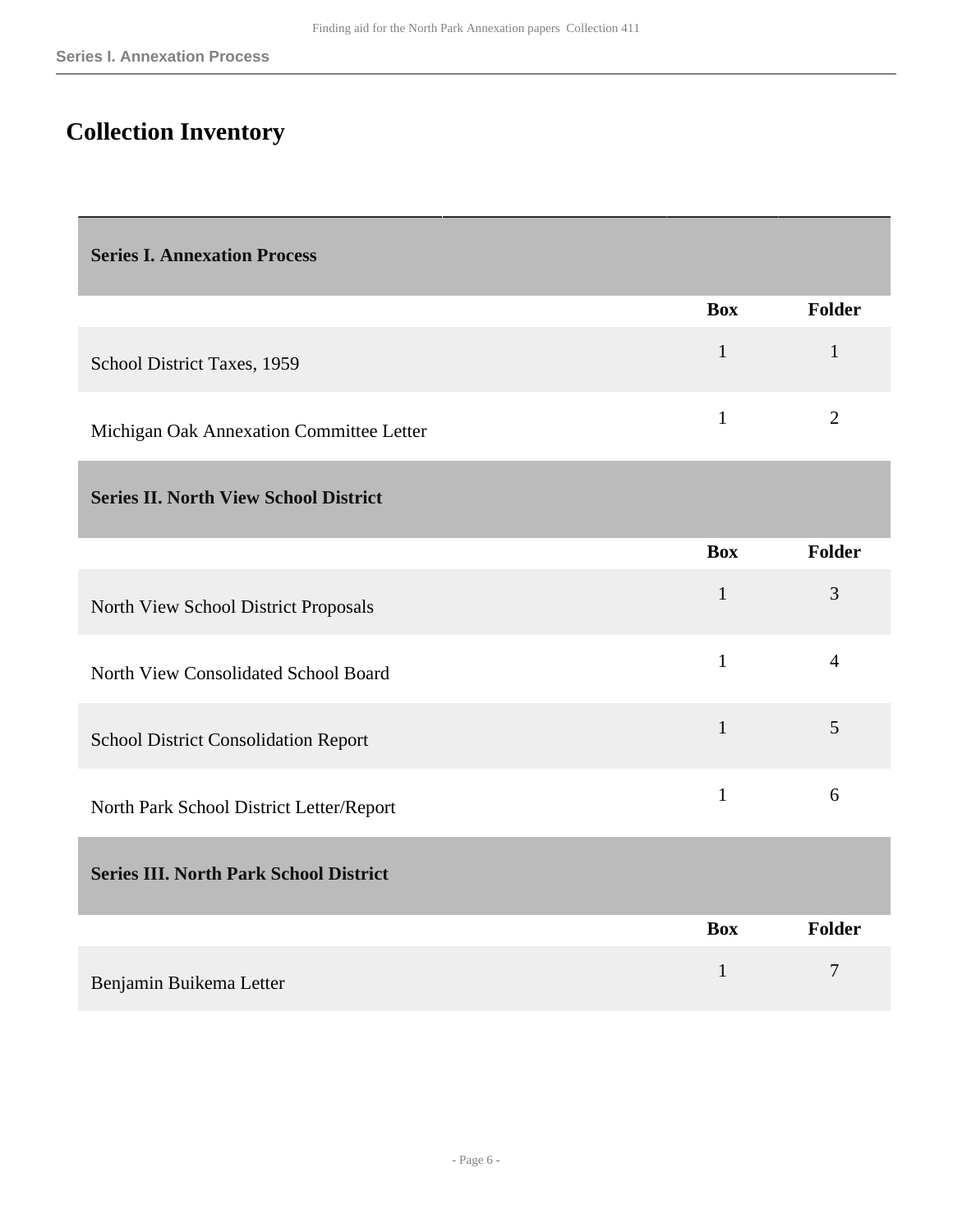<span id="page-6-0"></span>

| <b>Annexation Procedures For North Park Residents</b> | $\mathbf{1}$ | 8      |
|-------------------------------------------------------|--------------|--------|
| <b>North Park Annexation Committee</b>                | $\mathbf{1}$ | 9      |
| <b>Annexation Petition</b>                            | $\mathbf{1}$ | 10     |
| <b>Annexation Advertising</b>                         | $\mathbf{1}$ | 11     |
| Michigan Veterans Facility Letter                     | $\mathbf{1}$ | 12     |
| <b>North Park Annexation Expenses</b>                 | $\mathbf{1}$ | 13     |
| <b>Series IV. Election and Voters</b>                 |              |        |
|                                                       |              |        |
|                                                       | <b>Box</b>   | Folder |
| <b>Election Instruction Manual</b>                    | $\mathbf{1}$ | 14     |
| <b>Voters Tax Information</b>                         | $\mathbf{1}$ | 15     |
| <b>Educational Voting Information</b>                 | $\mathbf{1}$ | 16     |
| Voter Records                                         | $\mathbf{1}$ | 17     |
| <b>Election Challengers</b>                           | $\mathbf{1}$ | 18     |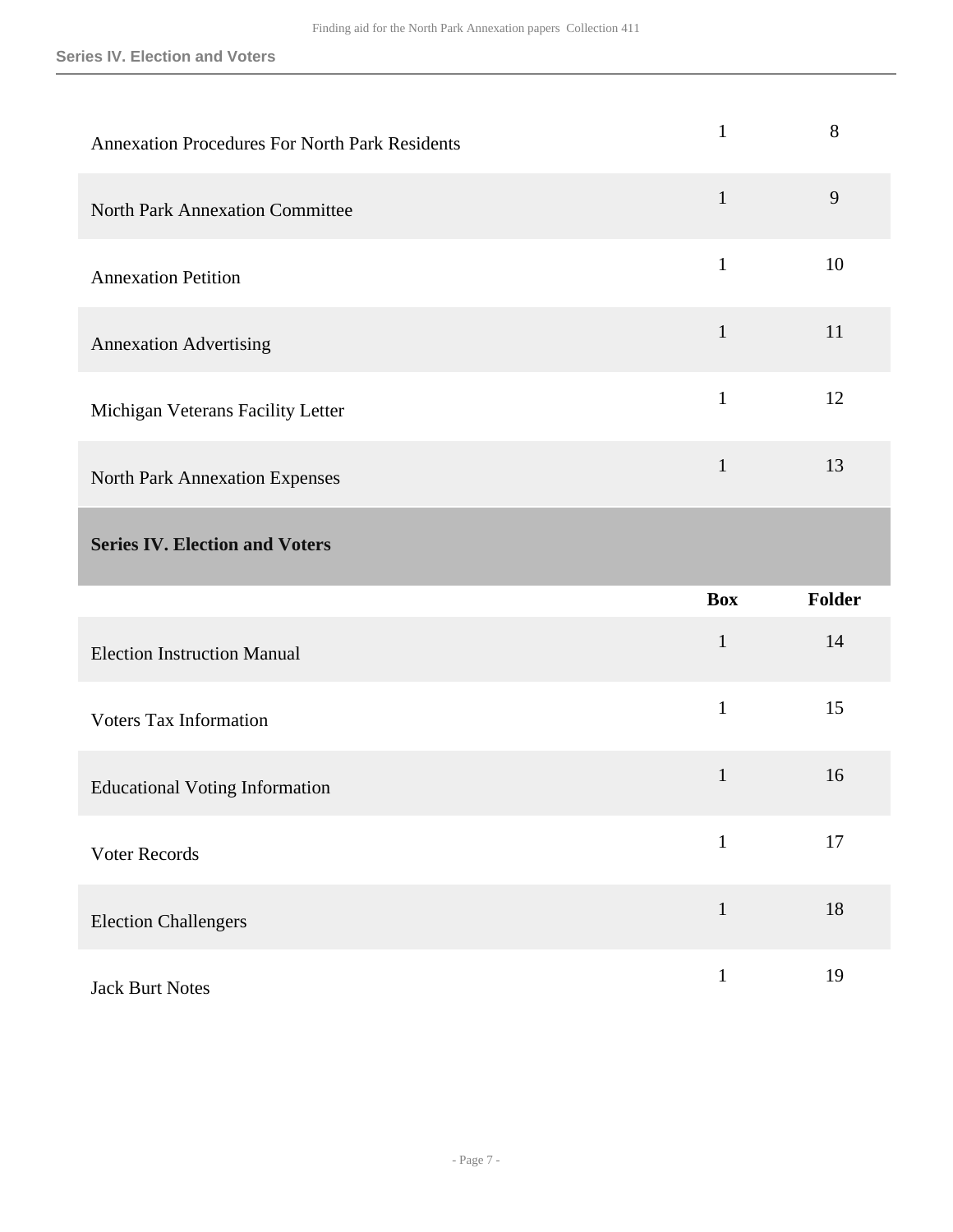<span id="page-7-1"></span><span id="page-7-0"></span>

| Jack Burt: Proponents of Consolidation      | $\mathbf{1}$ | 20     |
|---------------------------------------------|--------------|--------|
| <b>Precinct Boundaries</b>                  | $\mathbf{1}$ | 21     |
| Bruce Ambrose, "Those Nine Intrepid Rebels" | $\mathbf{1}$ | 22     |
| <b>Miscellaneous</b>                        |              |        |
|                                             | <b>Box</b>   | Folder |
| Anniversary Card                            | $\mathbf{1}$ | 23     |
| <b>Series V. Newspaper Clippings</b>        |              |        |
|                                             | <b>Box</b>   | Folder |
| Newspaper Clippings March 1960              | $\mathbf{1}$ | 24     |
| Newspaper Clippings April 1960              | $\mathbf{1}$ | 25     |
| Newspaper Clippings May 1960                | $\mathbf{1}$ | 26     |
| Newspaper Clippings June 1960               | $\mathbf{1}$ | 27     |
| Newspaper Clippings July 1960               | $\mathbf 1$  | 28     |
| Newspaper Clippings August 1960             | $\mathbf{1}$ | 29     |
| Newspaper Clippings September 1960          | $\mathbf{1}$ | 30     |